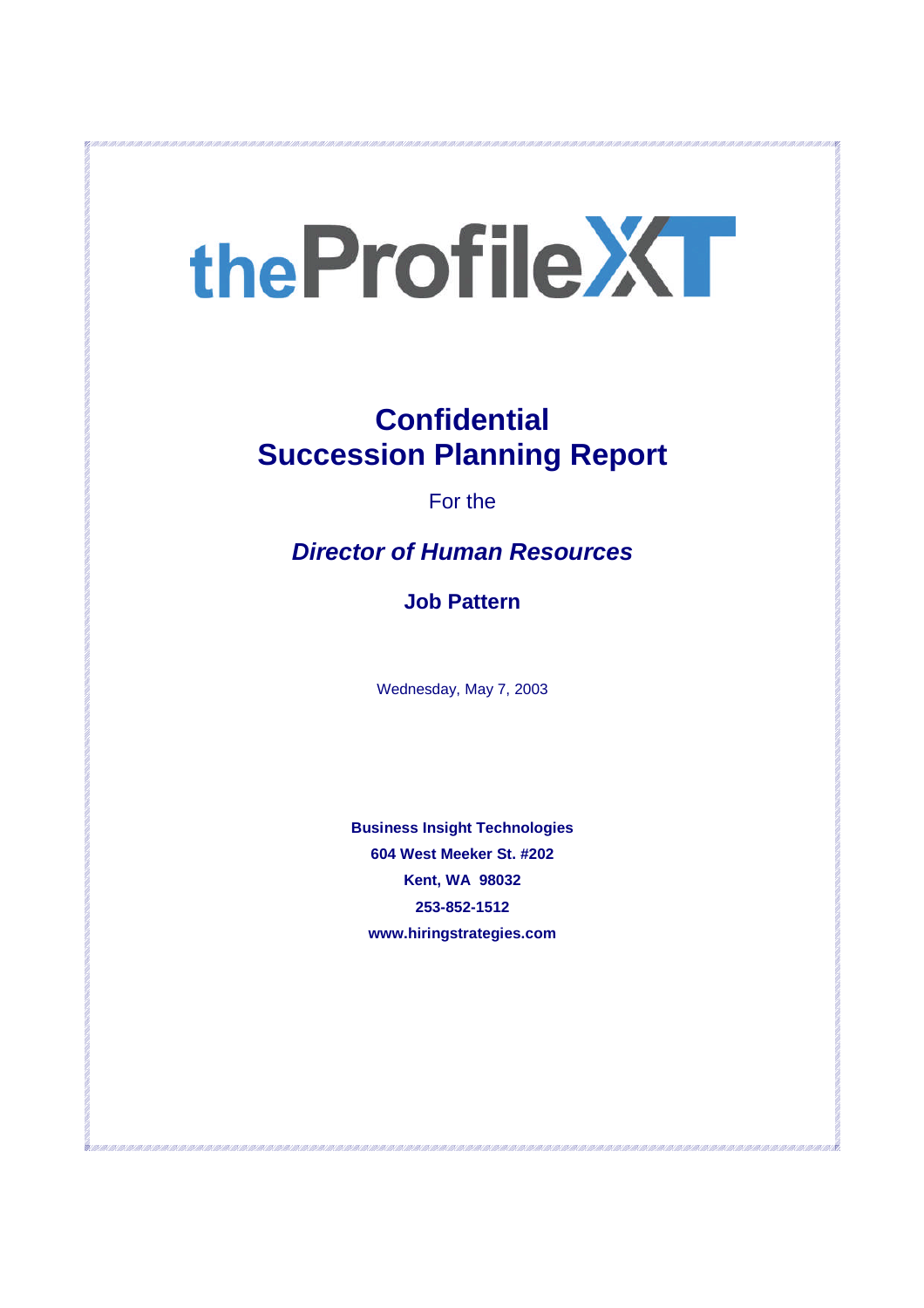### **Job Match Profiles**

The following is a comparison of selected candidates to the Director of Human Resources job pattern. The number reported represents the overall match to the selected job pattern for each individual.

| <b>Kelly Sample</b>   | 83% |
|-----------------------|-----|
| Greg Jones            | 82% |
| Michael Smith         | 82% |
| <b>Kristin Person</b> | 81% |
| Jason Labor           | 81% |
| Raymond Human         | 79% |
| <b>Rick Example</b>   | 77% |
| Dave Marsh            | 76% |
| Brian Smithville      | 75% |
| Tim Timmons           | 74% |
| Mark Marsh            | 70% |
| John Johnson          | 68% |
| Robin Robinson        | 61% |

Please note this report does not measure or consider candidates' education, training, or experience, nor does it consider job skill requirements.

#### **NOTICE:**

As discussed in the User's Guide for this product, this job pattern approach to matching individuals to a position provides information of great value and should be an important part of the placement decision. However, the user is reminded that the results from any test should never make up more than a third of the final decision.

.<br>Alle collecto di le collecto di collecto di collecto di le collecto di le collecto di le collecto di le collec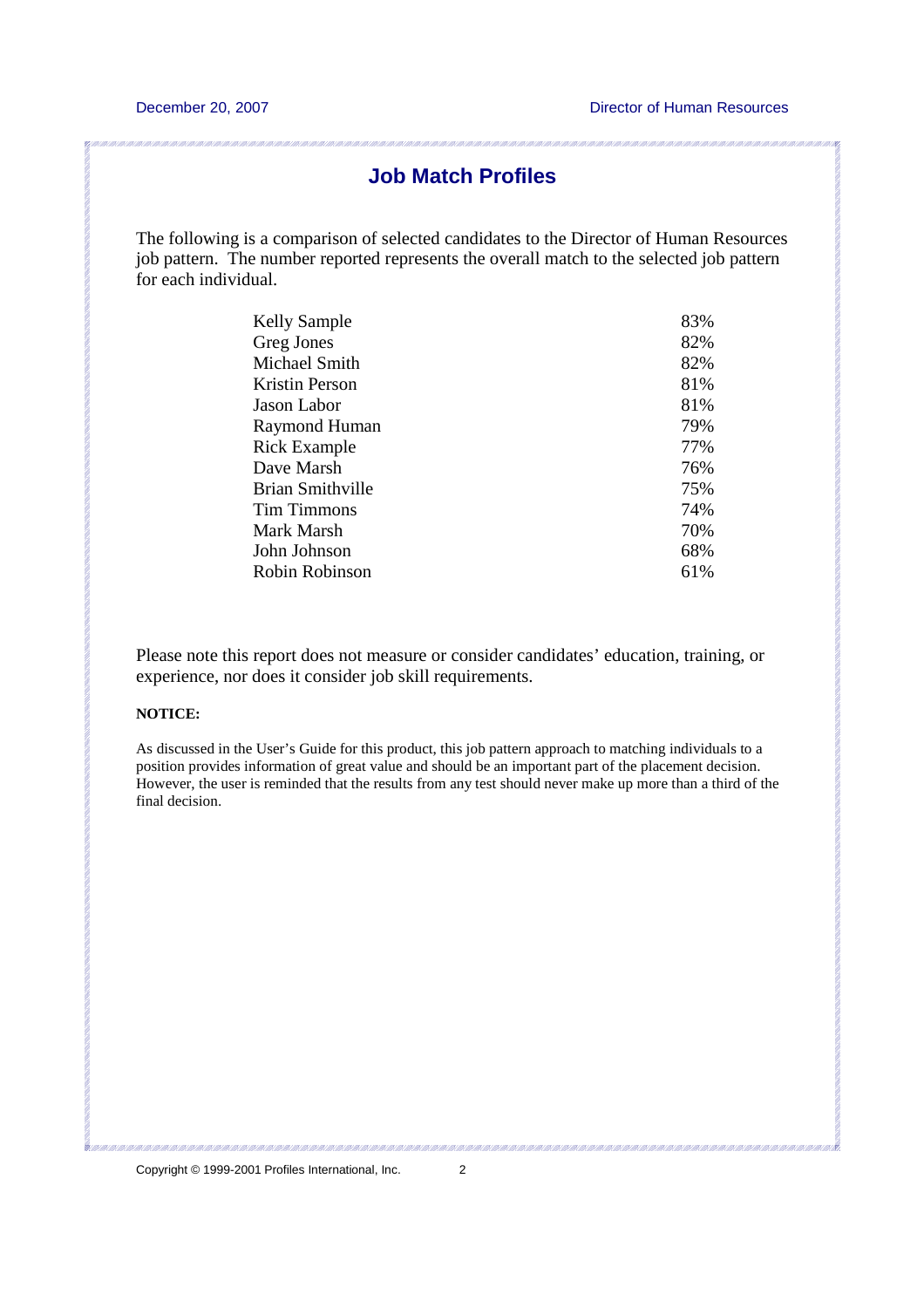# **ProfileXT Job Description**

|                          | The "Director of Human Resources" position will require:<br><b>Employee Description</b>                                                                                              |
|--------------------------|--------------------------------------------------------------------------------------------------------------------------------------------------------------------------------------|
| <b>Learning Index</b>    | Employees who assimilate information within expected norms<br>and can appreciate more complex information processing.                                                                |
| <b>Verbal Skill</b>      | Employees who communicate effectively in a variety of settings<br>and can assimilate complex instructions easily.                                                                    |
| <b>Verbal Reasoning</b>  | Employees who can easily analyze complex verbal information<br>and make reliable interpretations.                                                                                    |
| <b>Numerical Ability</b> | Employees who utilize routine numerical information in their work<br>and who may occasionally be required to perform more complex<br>calculations.                                   |
| <b>Numeric Reasoning</b> | Employees who are reasonably efficient about utilizing numerical<br>data in decision-making and who require little assistance in<br>processing graphic representations of this data. |
| Enterprising             | Employees who are motivated by competition, yet also possess<br>less entrepreneurial interests.                                                                                      |
| Financial/Admin          | Employees who are motivated by administrative duties, making<br>budgets and processing numerical information, yet also possess<br>other interests.                                   |
| <b>People Service</b>    | Employees who are motivated by helping others, yet also<br>possess less service-oriented interests.                                                                                  |
| <b>Technical</b>         | This is not one of the top three interests for this position.                                                                                                                        |
| <b>Mechanical</b>        | This is not one of the top three interests for this position.                                                                                                                        |
| Creative                 | This is not one of the top three interests for this position.                                                                                                                        |
| <b>Energy Level</b>      | Employees who respond well to demands on their time and<br>generally work at a brisk pace.                                                                                           |
| <b>Assertiveness</b>     | Employees who take on leadership roles comfortably but are still<br>capable of following when necessary.                                                                             |
| Sociability              | Employees who are motivated by the opportunity to work with<br>others. They often seek opportunities for teamwork.                                                                   |
| Manageability            | Employees who respond well to a structured environment and<br>are willing to accept the leadership of others.                                                                        |
| <b>Attitude</b>          | Employees who demonstrate a positive attitude, yet are not<br>required to resist the expression of frustration in order to achieve<br>success in their work.                         |

<u> 1921 - 1933 - 1933 - 1934 - 1934 - 1934 - 1935 - 1934 - 1934 - 1935 - 1934 - 1935 - 1936 - 1937 - 1937 - 1937 - 1937 - 1938 - 1938 - 1938 - 1938 - 1938 - 1938 - 1938 - 1938 - 1938 - 193</u>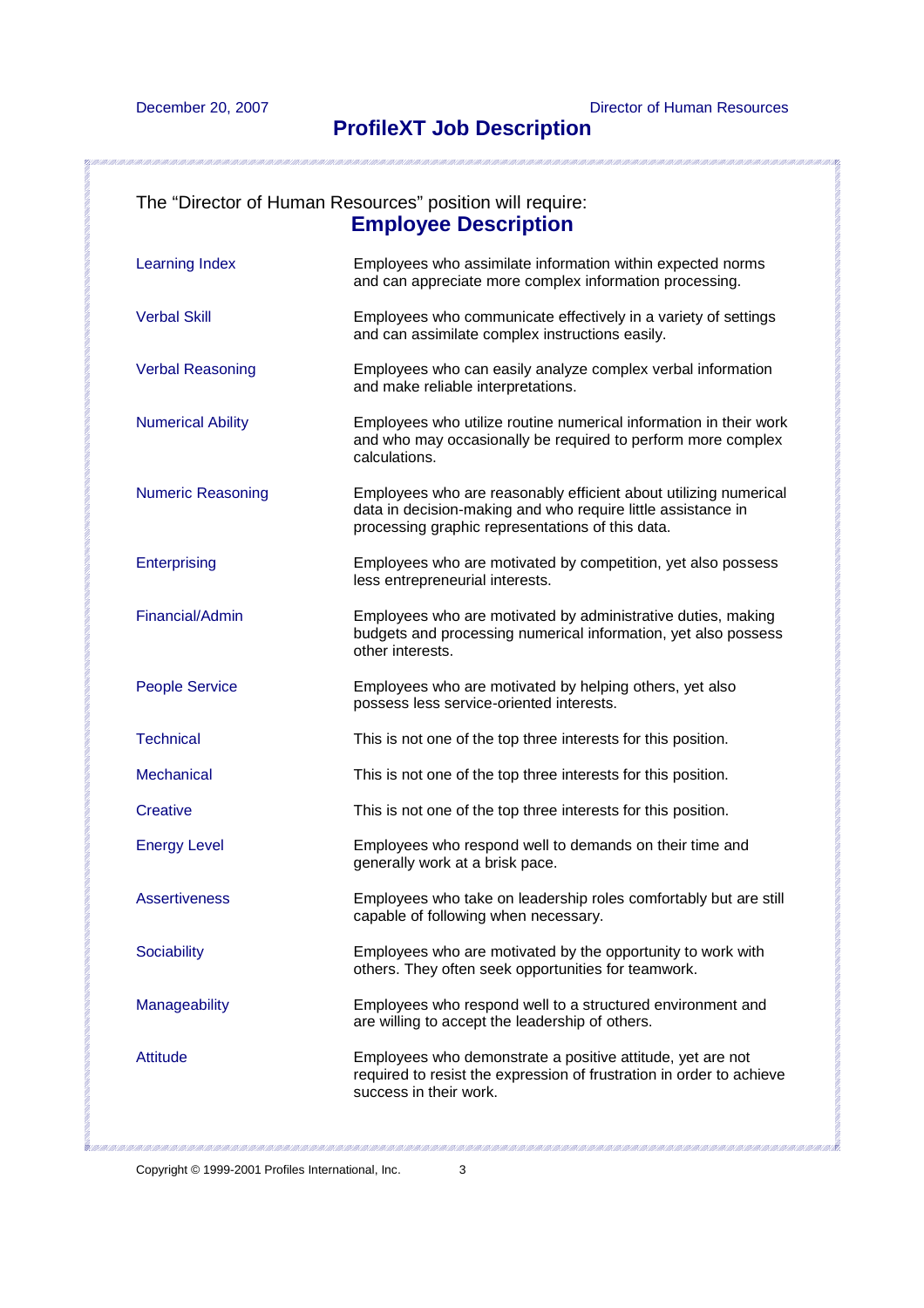December 20, 2007 Director of Human Resources

# **ProfileXT Job Description**

| <b>Decisiveness</b>       | Employees who respond at an even pace and maintain effective<br>time management skills when making decisions.                                                |
|---------------------------|--------------------------------------------------------------------------------------------------------------------------------------------------------------|
| Accommodating             | Employees who enjoy working with others, even in stressful<br>conditions.                                                                                    |
| Independence              | Employees who are moderately independent yet can accept<br>necessary supervision and structure.                                                              |
| <b>Objective Judgment</b> | Employees who are most successful when provided ample<br>information to make objective decisions, yet are capable of<br>relying on intuition when necessary. |

Copyright © 1999-2001 Profiles International, Inc. 4